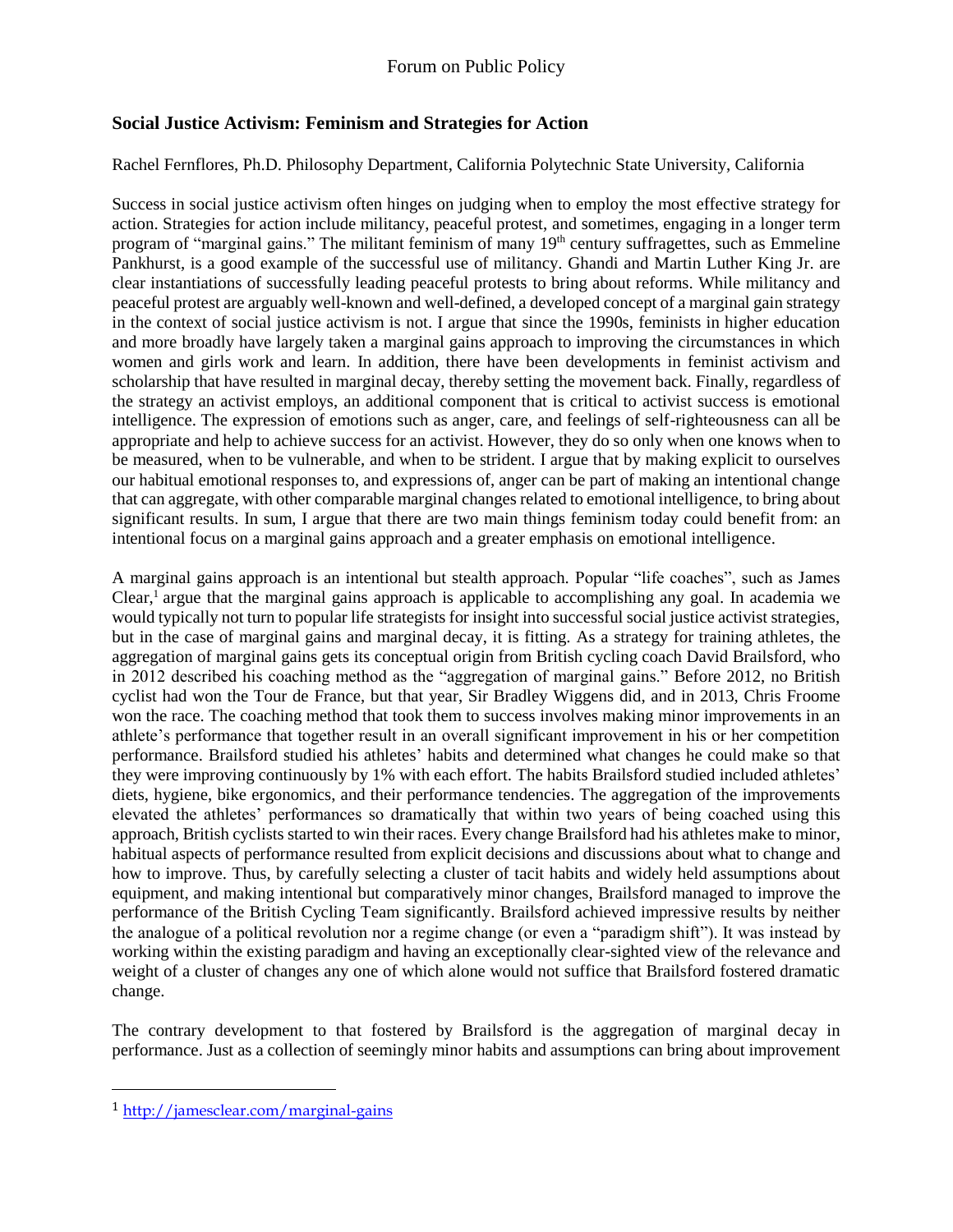as they gradually aggregate, as seemingly minor poor habits develop, they become sedimented in our performance over time and adversely affect results. These small changes, which are typically not intentional, can lead to substantial decline that can impede progress and success. As life strategist Jim Rohn says, "Success is a few simple disciplines, practiced every day; while failure is simply a few errors in judgment, repeated every day."<sup>2</sup>

Feminism, particularly since the mid-1990s, appears to have become less of a visible, vocal force in social and political discourse and action than it was since the 1960s to the 1980s. However, some think that it is as strong a movement as it ever was, and that what feminists today are doing is *practicing* feminism in their daily lives. Debra Michals argues that women today often engage in stealth feminism, in their careers, in their relationships, and in the way they raise children. It has become normal to set aside many gender boundaries we previously honored, such as whether our girls should play sports or be as educated as boys are.<sup>3</sup> Michals believes that the gradual growth of the number of women's and gender studies departments in higher education, the increase in the number of conferences on women and education, rights, and business, and the increase in the number of courses students in higher education can take in which they learn about a subject from the perspectives of women all point to a stealth feminism. She argues that the ordinary educated woman of today is a stealth feminist who is ready to take to the streets in protest if basic rights and privileges gained by feminists of the first and second waves of feminism were to be denied to them. $4$ 

The stealth feminism Michals describes is the result of the aggregation of feminist marginal gains and it certainly benefits many individual women and girls everyday. However, while it is a form of social justice activism, it is too narrow in scope to be broadly effective for girls and women of all races and classes. The narrowness of this approach to feminist social justice activism is reflective of a marginal decay within the feminist movement, in that it has had the net result of continuing the long tradition within feminism that it benefits primarily white middle class women. In order to support this claim, defining "feminism" and its goal is critical.

African American feminist bell hooks argues that without a definition of feminism to which we can agree, feminists do not have the foundation they need to theorize, which is important to achieving feminist goals. She thinks that as a result of the lack of agreement, "feminism" has come to mean "anything goes."<sup>5</sup> This "anything goes" is, I argue, a form of marginal decay within feminist scholarship due to definitions of feminism that hinge primarily on equality and individual freedom.

Historically "feminism" is broadly defined as the women's liberation movement, which is "a movement that aims to make women the social equals of men."<sup>6</sup> It is this broad definition that we find in the media, in magazines, and in popular literature. hooks shows, however, that there are many problems with this definition. For example, we know that men are not equal to each other in a variety of important ways that matter to discussions of social justice. So the definition leaves open the following question: to which men should women want to be equal?<sup>7</sup> The definition also raises questions about what we mean by "equal." Do we mean legal equality? If we do, then the definition is inadequate to address all of the issues that feminists

<sup>2</sup> [http://www.brainyquote.com/quotes/authors/j/jim\\_rohn.html](http://www.brainyquote.com/quotes/authors/j/jim_rohn.html)

<sup>3</sup> Debra Michals, "Stealth Feminists: The Thirtysomething Revolution," in *Sisterhood is Forever: The Woman's Anthology for a New Millennium*, ed. Robin Morgan (New York: Washington Square Press, 2003), 141.

<sup>4</sup> Ibid., 143.

<sup>5</sup> bell hooks, *Feminist Theory: From Margin to Center*, (London: Pluto Press, 2000) 25

<sup>6</sup> Ibid., 19.

<sup>7</sup> Ibid.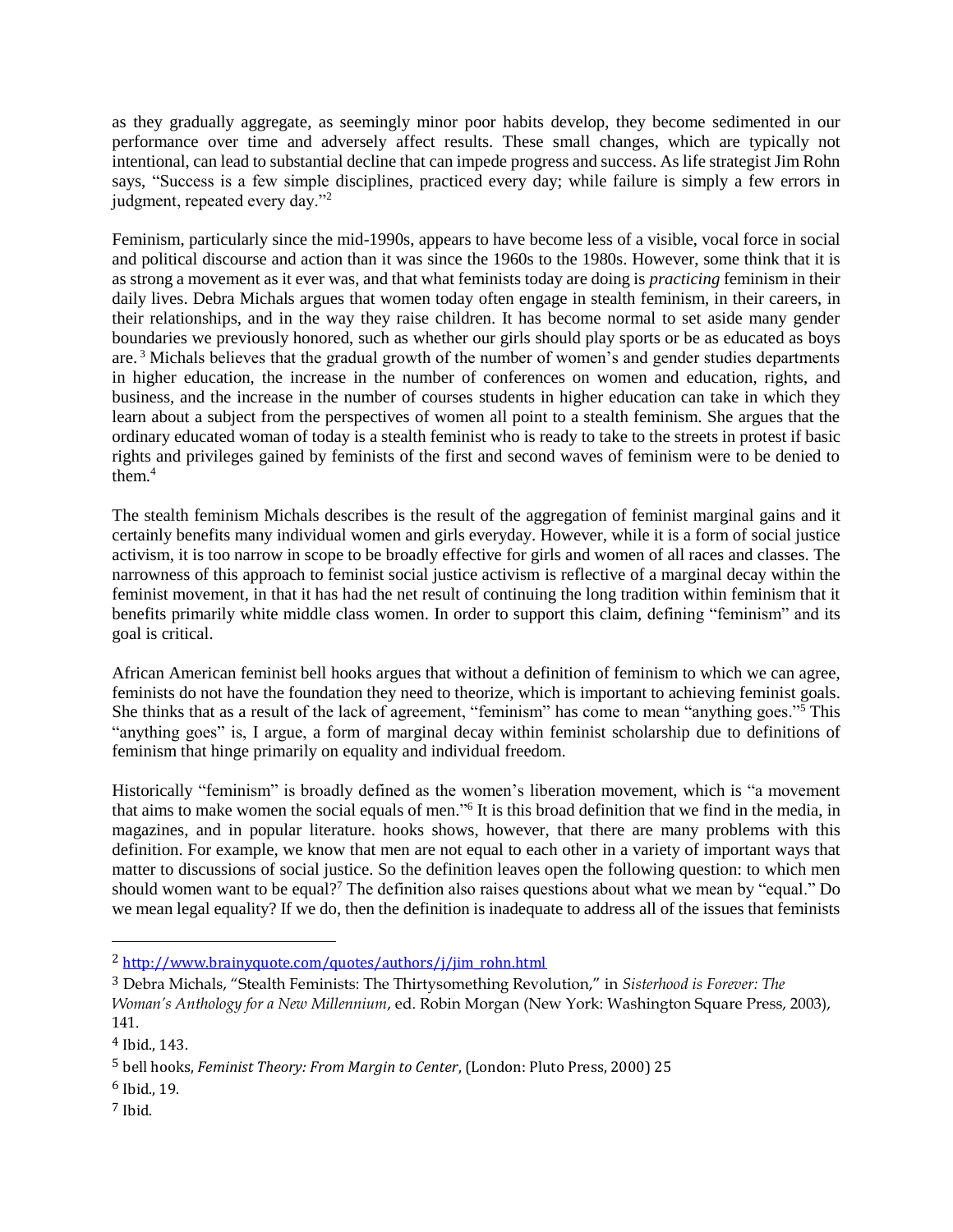need to address. For example, sexual assault victims are overwhelmingly children or women, and while we do need laws that prohibit these assaults and that punish offenders, we need also to address the gender based issues inherent in sexual assault incidences. Some of those issues can be addressed through education, some through programming, and in other ways that do not necessarily involve legal issues. In addition to the challenges already set out, hooks argues that a definition based on equality can make it easy for women and men to put on their feminist hats when they feel they need to and take them off when they are playing other roles.<sup>8</sup> Equality based definitions fail to establish feminism as a movement we need to be actively engaging in within the realm of political action, until feminism is no longer needed.

Many white middle class women and men either unconsciously or consciously embraced the definition of feminism as "a movement that aims to make women the social equals of men," seeing race and class as either incorporated into the definition or not relevant, thereby placing all women in the same group. However, hooks argues that poor women would not define feminism in the same way, because they know that women are oppressed in degrees, depending on class and race. They also know that many men in poorer classes are exploited and oppressed. Since men in their class are exploited and oppressed as they are, they do not desire equality with them. A movement that defines feminism as having the goal of making women the social equals of men will likely affect middle class educated women in a positive way, but it will not do much more than this. hooks says:

What is meant by 'anything goes' is usually that any woman who wants social equality with men regardless of her political perspective (she can be a conservative right winger or a nationalist communist) can label herself feminist.<sup>9</sup>

When feminists attempt to define feminism, they are often definitions that fall squarely in the liberal framework and emphasize equality, freedom, and self-determination. Michels, for example, quotes an unnamed academic skills specialist's definition of feminism, which is "I define feminism as 1) the understanding that there is inequality between men and women, and 2) the responsibility of acting upon that knowledge."<sup>10</sup> Such definitions tend to be appealing because they romanticize individual freedom as opposed to political action. Of concern in definitions that emphasize individual freedom is that they belie the reality that women are not as free to move about the world as men are, anywhere. Women need constantly to assess the potential risks to the personal safety. We teach our daughters to make good decisions about where to be in every moment of their day. We teach them the thinking pattern, "if I move there, will I be safe, or will I be sexually assaulted?" This thinking pattern is so ingrained in women that they often move through it without even realizing it. As we age many of us tend not to be in the high risk environments that we can be in when we are young, but we all know that we have been in those environments and that we warn our daughters about them. As radical feminist Andrea Dworkin argues, to be meaningful feminism has to be about social and political freedom, not merely individual freedom for some. Dworkin argues that the most basic form of freedom is freedom of movement and that it is best captured by Hannah Arendt: <sup>11</sup>

"of all the specific liberties which may come into our minds when we hear the word 'freedom', freedom of movement is historically the oldest and also the most elementary. Being able to depart for where we will is the prototypal gesture of being free, as limitation of freedom of movement has from time immemorial been the precondition for enslavement. Freedom of movement is also the

<sup>8</sup> Ibid., 25.

 $9$  Ibid.

<sup>10</sup> Debra Michels, "Stealth Feminism," 140-141.

<sup>11</sup> Andrea Dworkin, *Letters from a War Zone*, (London: E.P. Dutton, 1989) 16.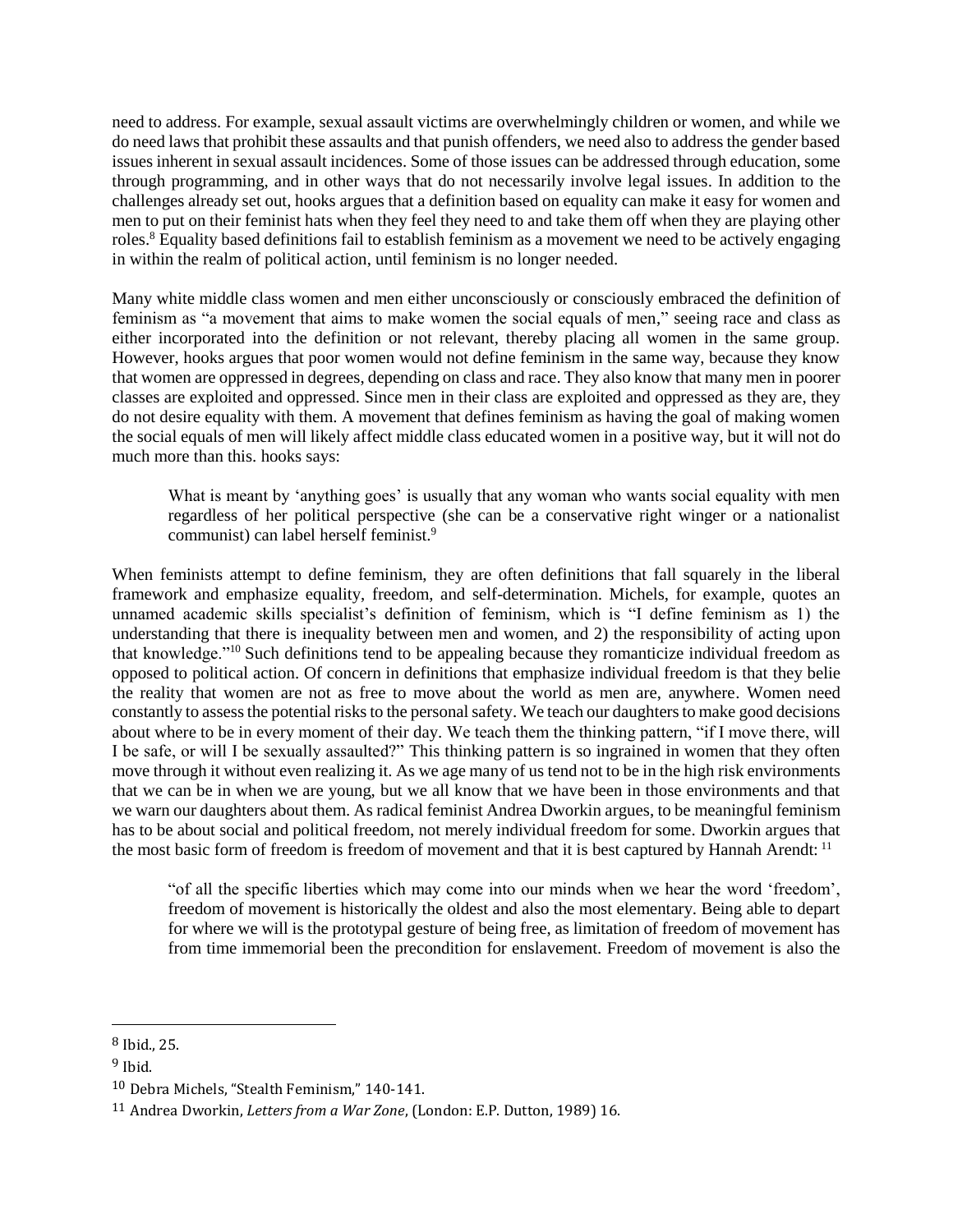indispensable condition for action, and it is in action that men primarily experience freedom in the world." $^{12}$ 

Our definition of feminism needs to be broad enough to empower and motivate feminists to engage in social justice activism, whether stealth or not, in such a way that they increase freedom of movement for women and girls of all races and classes. hooks' definition of feminism is especially promising. She argues that a strong working definition is that "feminism is the struggle to end sexist oppression."<sup>13</sup> In her view, we need a definition like this because it is well known that when we focus on equality of opportunity, we find that we have done little to affect the societal roots of sexism and to make change for women of color and poor women. It is not that equality of opportunity is unimportant. It is important, but it is not enough for feminism, which has to touch the lives of women of all races and classes to be successful. By thinking of feminism as a struggle to end sexist oppression, we can see feminism not as a personal identity we invoke when needed. Instead, feminism becomes a verb, a way that we move through life, but not just for our own personal gain or that of primarily white middle class educated women.

If we view feminism as a verb aimed at increasing freedom of movement in the social and political sphere by ending sexual oppression, success from an aggregate of marginal gains approach would be measured by the degree to which women and girls of color and poor women and girls are free to act. Success would also be measured by the degree to which white middle class educated women experience greater social and political freedom. However, contrary to Michel's conception of stealth feminism, feminism that is a struggle to end sexist oppression cannot be carried out piecemeal by an aggregate of individuals who *happen* to have similar practices in their personal lives. The struggle to end sexist oppression needs leaders who, like David Brailsford, can make what is tacitly habitual for some more overtly and publically intentional.

Just as it is important that social justice activists understand the strategy they employ to achieve their goals, it is important that they strive continuously and self-reflectively toward an improved "emotional intelligence." It is probably a truism that our ability to understand and manage our emotions, and to respond appropriately and compassionately to others' emotions, correlates with success. The challenge with social justice activism is that the activist perceives an injustice that needs to be remedied. However, when we perceive injustices we are inevitably self-righteous and often angry. As Marylin Frye shows, a mature emotional intellect allows one to recognize that she could be wrong about the injustice occurring. Upon acknowledgement of being wrong, she can adjust her awareness of herself and others and feel something else, such as relief.<sup>14</sup> An immature emotional intellect can result in being strident in spite of the new information about the perceived injustice, which can preclude success. The expression of emotions such as anger, care, and feelings of self-righteousness can all be appropriate and help to achieve success for an activist. However, they are appropriate when one knows when to be measured, when to be vulnerable, and when to be strident.

Frye argues that a significant challenge is that the cultivation of anger in girls is different than in boys, and that consequently, women often express anger differently from the way many men express anger. For many men, what they are angry about in expressions of anger is acknowledged, which can lead to resolution. However, Frye argues that women are taught that anger is the opposite of feminine for three main reasons: first, it involves standing up for oneself or others; second, it requires confidence; and third, it draws all of the attention to the angry person in a way that could potentially be negative. As a coping mechanism, many women learn to suppress their anger, which can then either leak out in "catty" ways or be suddenly let out

<sup>12</sup> Hannah Arendt, Men in Dark Times, (New York: Harcourt Brace Jovanovich, 1968) 9.

<sup>13</sup> bell hooks, *Feminist Theory: From Margin to Center*, 33.

<sup>14</sup> Marilyn Frye, "A Note on Anger," in *The Politics of Reality: Essays in Feminist Theory* (Freedom, California: The Crossing Press, 1983) 86.